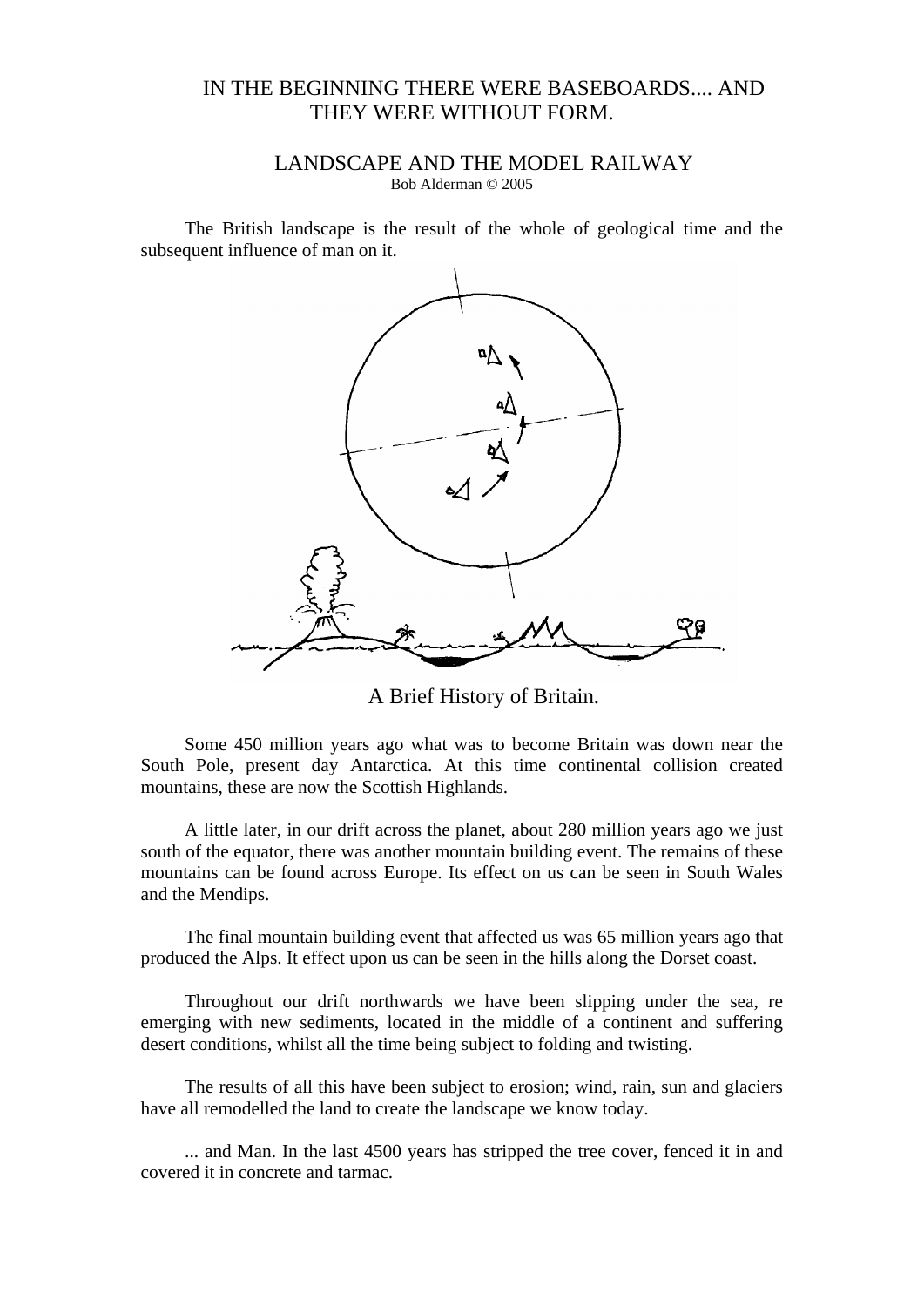

*Flood plain of the River Blithe nr Lichfield.* 



*The Blackdown Hills from Ham Hill nr Yeovil. The Fosse Way crosses the centre of the picture.* 

The railways we model have been strongly influenced by the landscape. Like the early canals the railways choose the easy route through the landscape.

The Great Western route between London and Bristol was laid out by Brunel to follow a straight and level route, largely down the Thames Valley. As the skills and locomotive power developed so more difficult routes could be contemplated. The LSWR line to Exeter is known as the "high speed switchback" where a direct route was taken at the expense of gradients. Perhaps one of the boldest is the Settle and Carlisle line. The last mainline was the Great Central. Here the landscape was a lesser obstacle, as the engineers were able, for the first time, to call on major earthmoving machinery.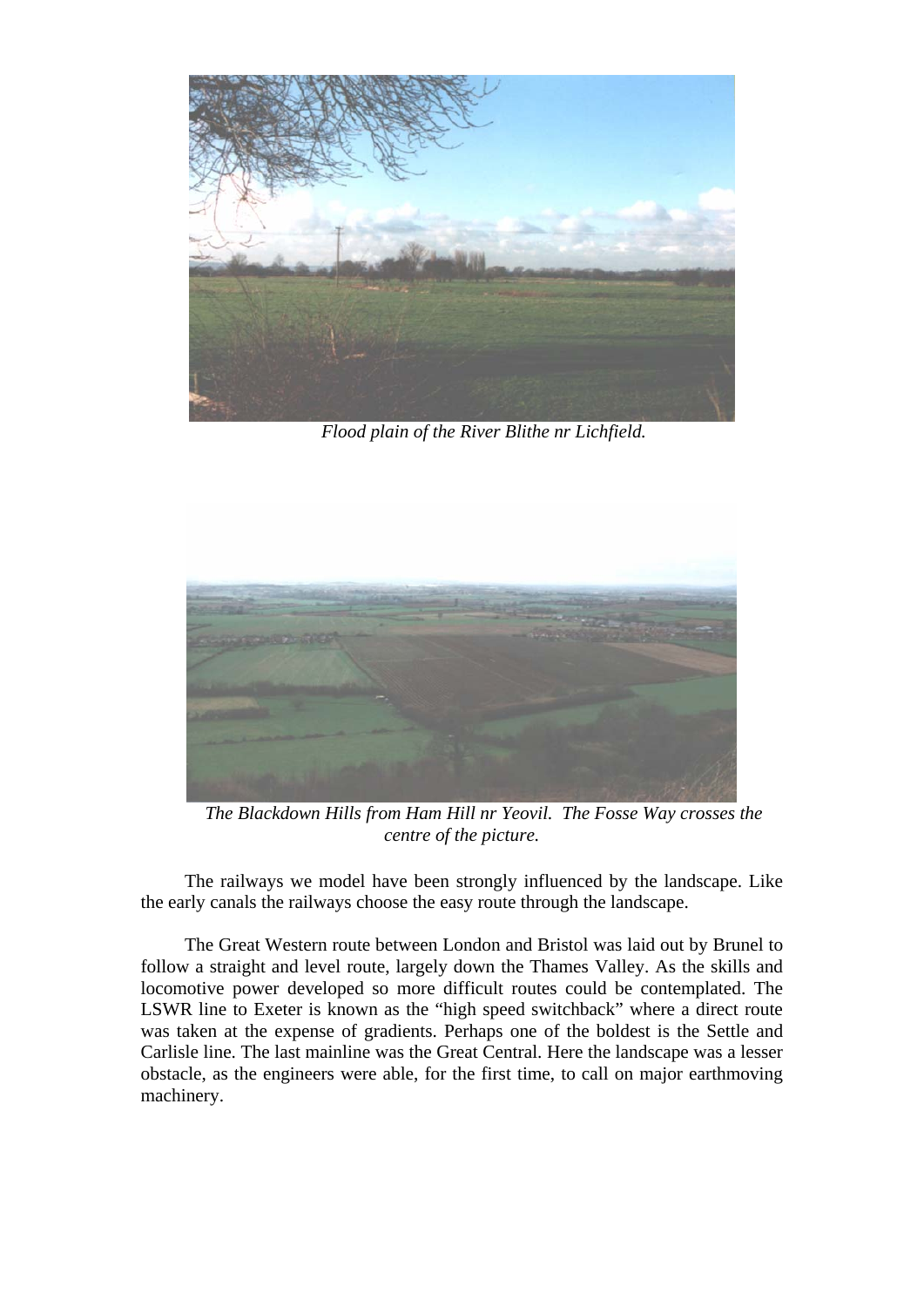

*At Yeovil Junction, looking south towards the line to Weymouth. An embankment created for a link line that was never laid.* 



*Nr Millborne Port, Dorset* 



*Ais Gill Settle & Carlisle line.*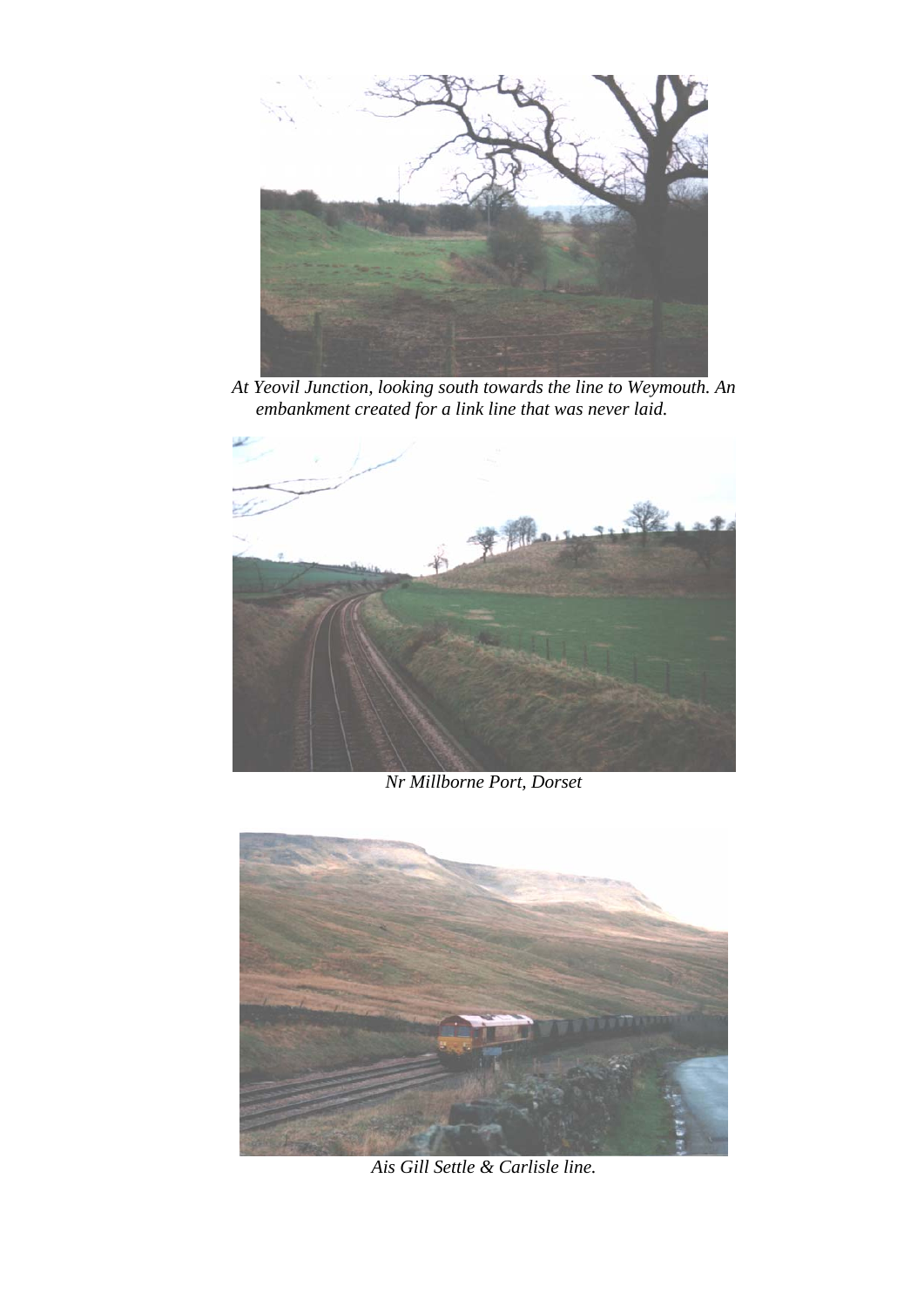

*White Birks Common Settle & Carlisle Railway.* 



*A bridge near Somerton, the GW line avoiding Bristol Note this bridge is unusual as the embankment continues across it.* 



*Detail of the bridge near Somerton. A succession of staggered arches – there's modelling challenge!*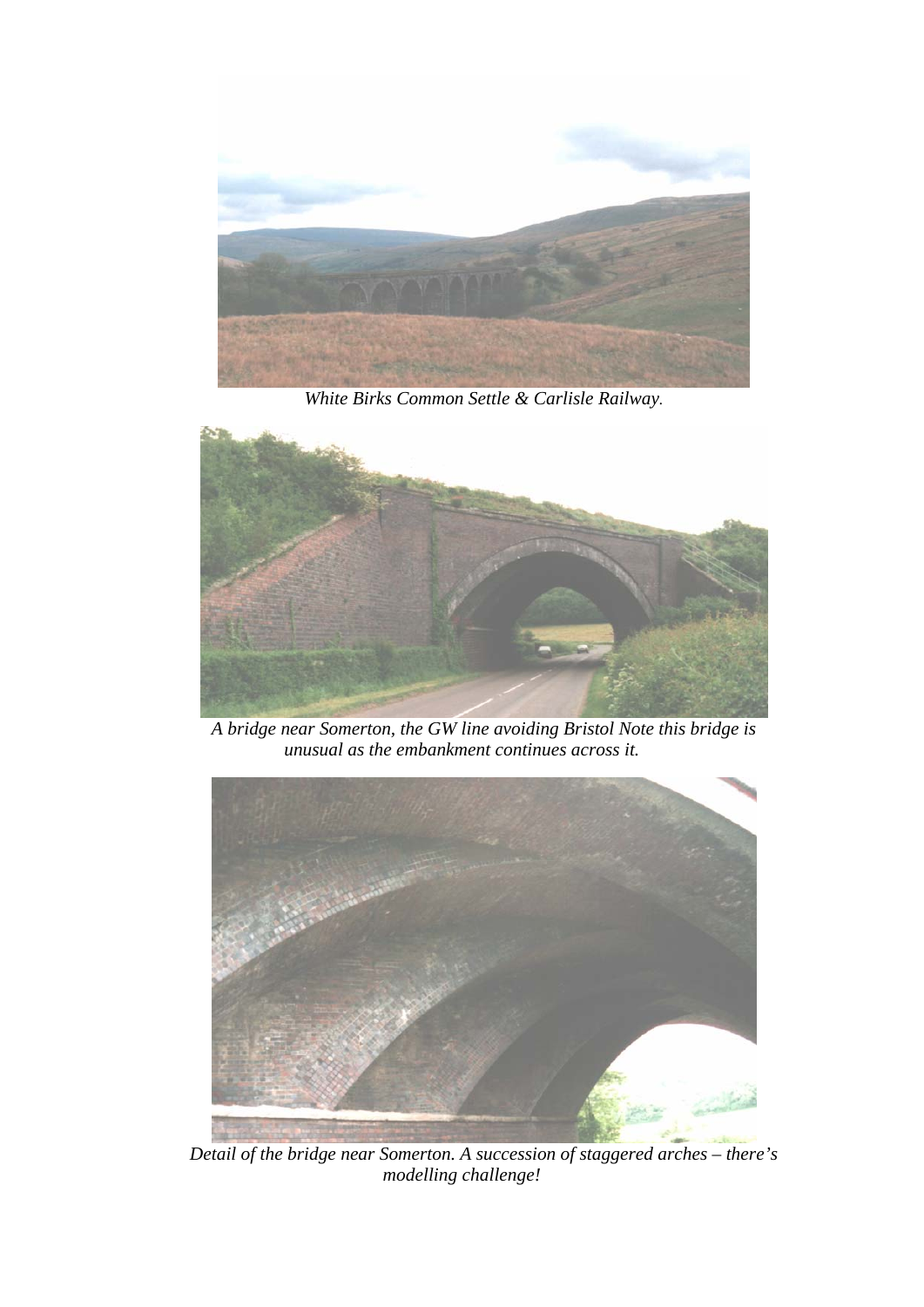As modellers we follow in the same footsteps... but perhaps not. Ours is a reverse process. We create our railway first and add the scenery last.

Nevertheless our scenery should follow the original.

Look the British landscape, we have high hills and mountains and flatter rolling scenery. In the peak District we have high flat-topped hills, these are limestone plateaus perched on softer grits and shales. In Eastern England the rock, which can barely be called that in places, are newer. These are the erosion products of central Britain deposited by the retreating glaciers.

So our scenery should reflect the areas we model. Even if we only model between the boundary fences the local landscape will have some effect on our scene. The can be soil colour and the local building stone. The underlying structures and types of rocks, strong rocks or soft rocks, determine the shape.

Strong rocks allow steep sided cuttings, often bare rock. Softer rock and soils give shallow slopes in cuttings and on embankments.

So how do we recreate what we see?

I have two methods that I favour. They are similar, only differing in the "foundation" work.

In the example shown the Mendip scenery is being reproduced.

My first method is to set out the shape of the ground by using formers, in card or plywood, the choice of material is largely determined by the scale of the model. Across these formers a latticework of thin card is stuck on. For a lot of this work a hot glue gun is an ideal tool, it as the advantage of creating an almost instant joint. Friends in Yeovil MRG have referred to this as "Bob bird nesting"!



*A demonstration piece. It covers several different finishes. The initial form is from card strips, this is covered with newspaper. The newspaper is covered with Artex. The Artex can be finished in a variety of textures and responds well to acrylic paint for colour. The retaining wall is based on card and plasticard.*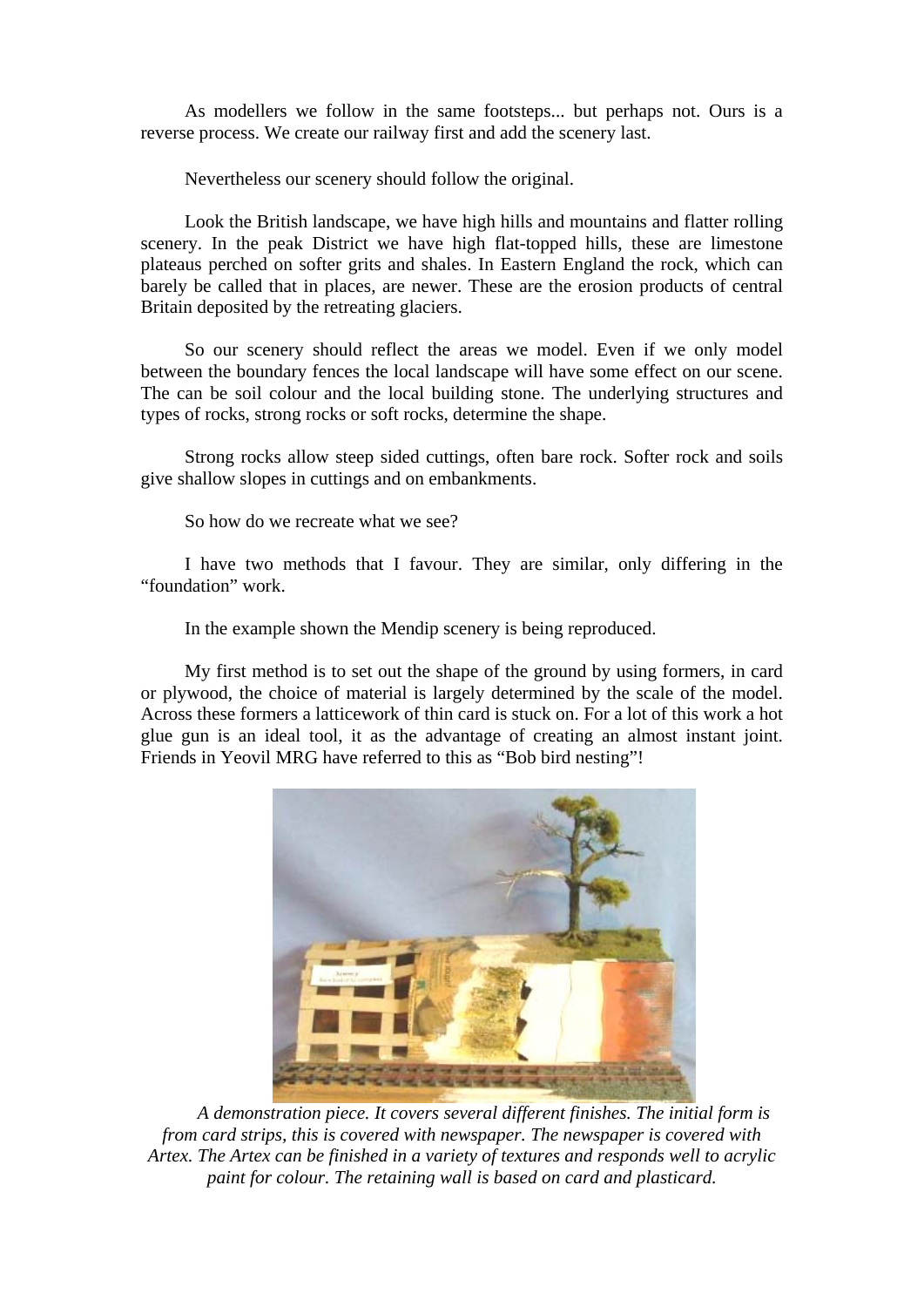The second method is to substitute chicken wire for the thin card. This, I think, is more suitable where large areas have to be covered. Also the baseboard structure should be such that it can accept staples to hold down the wire.



*Laying the foundations. Thick corrugated card has been cut to various profiles and covered with ½" mesh chicken wire.* 

Having established a notional surface I now cover it with squares of newsprint, about 2". I recommend "The Times" and "Financial Times". This is because of the colours, having stuck down one layer of white; the second layer can be clearly seen in the pink, or vice versa. I use watered pva adhesive, about 50/50 to fix the paper.



*Laying the foundations next stage.* 

Once this is dry I cover this with Artex or its equivalent. I use a consistency that can be brushed on. I also add about 25% pva adhesive to the thinning mix to plasticise it. You can substitute emulsion paint of a suitable soil colour, for water to thin the original mix. This can dry considerably lighter than the intended final colour so painting it later may be better.



*Artex-ed surface.*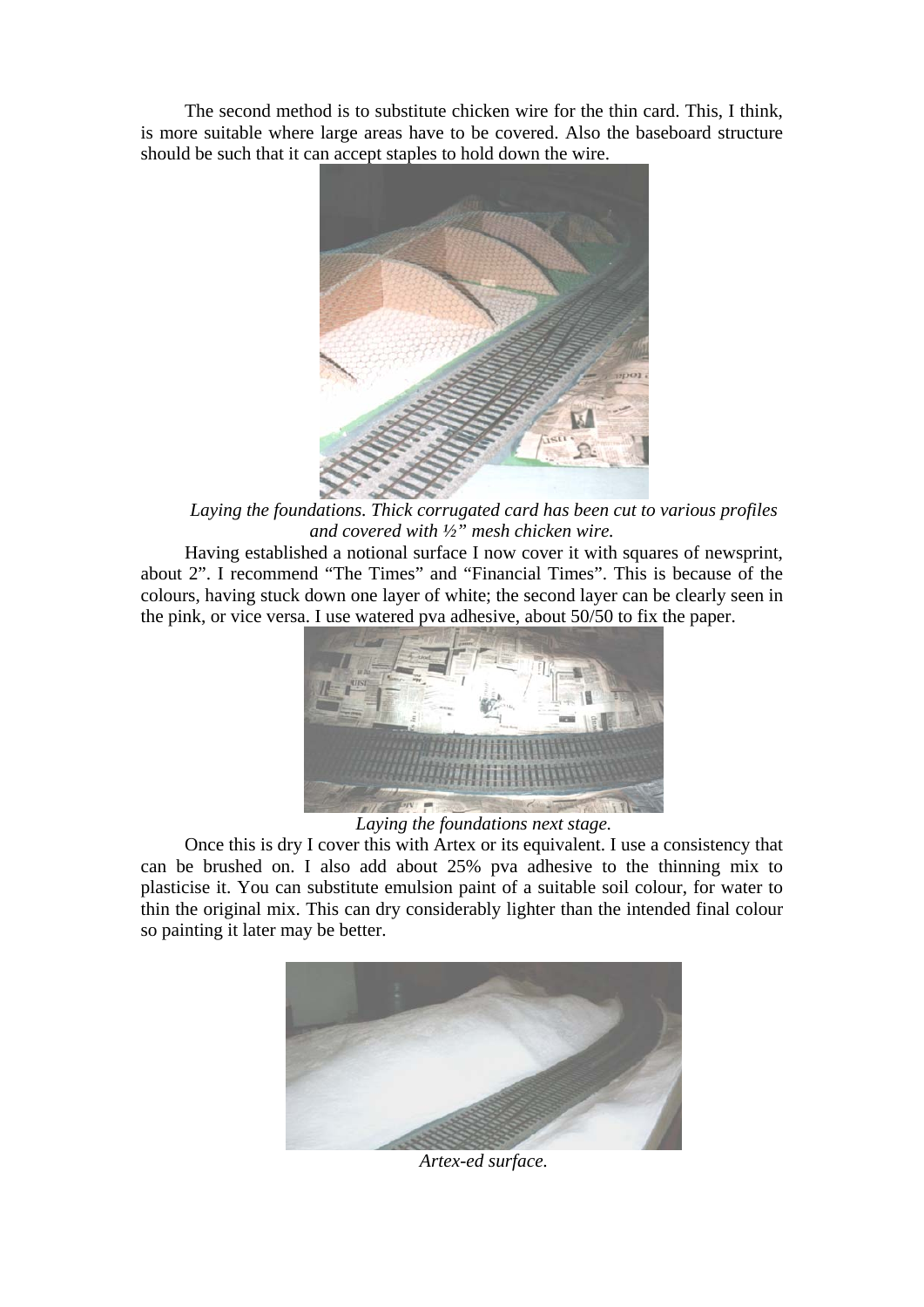The Artex can be worked up with a brush to create various textures. I have heavily stippled areas where I was to have longer grass and used a lesser stipple for pastureland. Rock surfaces can be worked up too, more on this later. A helpful side effect of this stippling is that it helps hold thinned pva adhesive before adding the scenic scatter.



*Adhesive sitting on the stippled surface.* 



*The first application of scatter.* 



*Building up the scatter, different greens, yellows and browns.*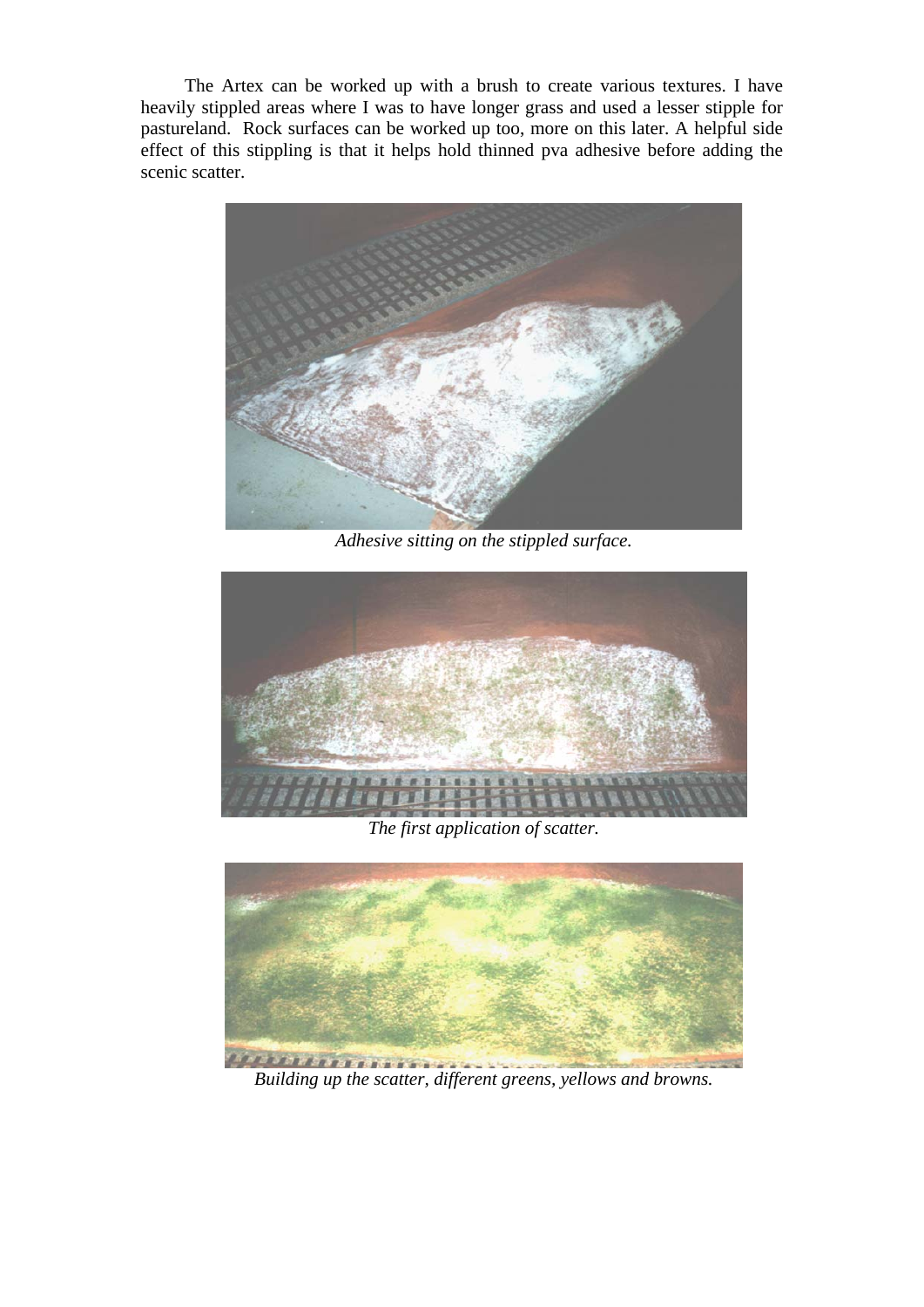

*Structures like viaducts and bridges need to be in position before the land surface. A real reversal on reality!* 



*Formers and netting as before.* 



*Newspapers and Artex as before.*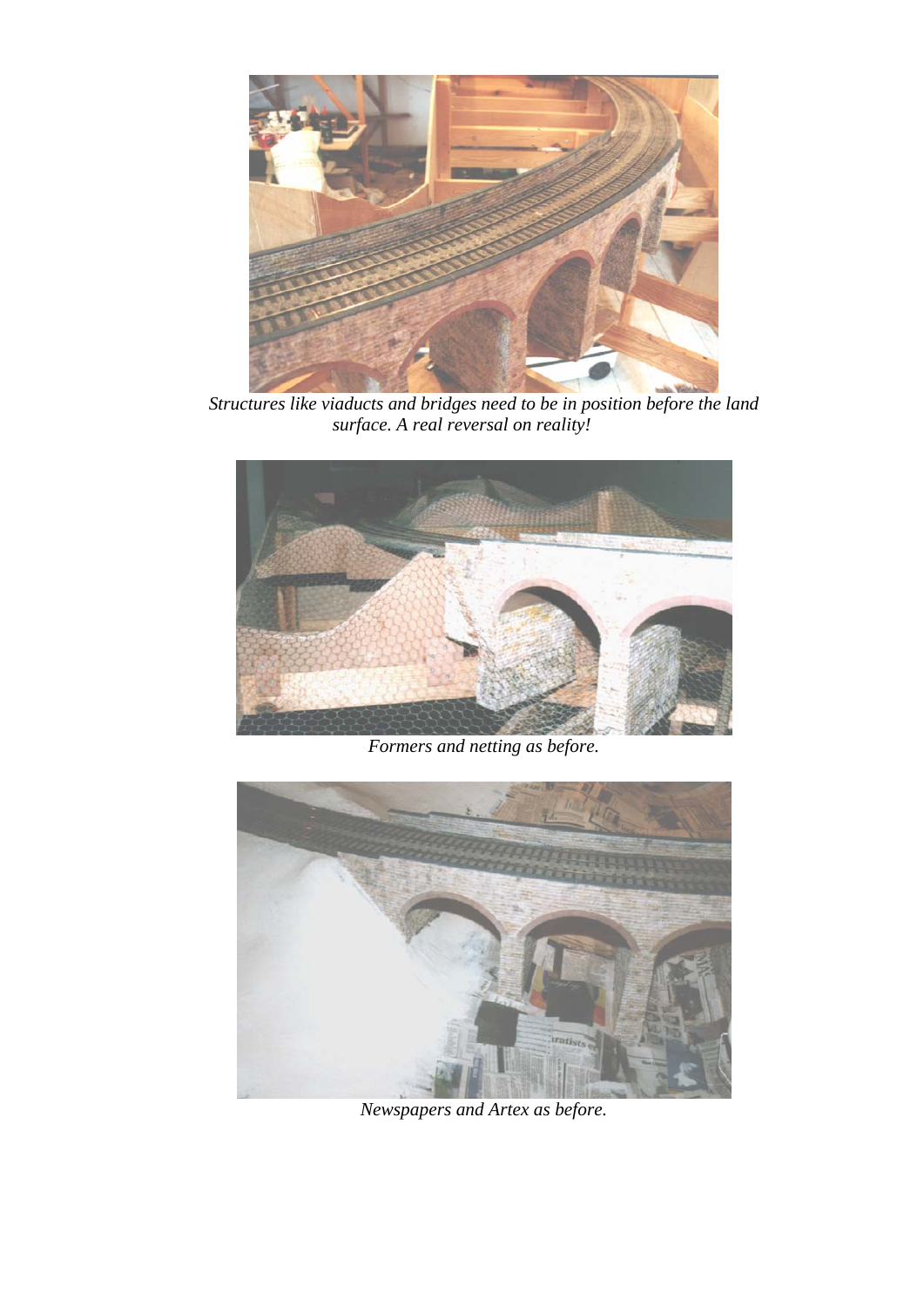

*In this case the Artex has been finished in reddish brown to represent the soil cover of the area being modelled. Some say this should be green in case it gets knocked! I'm not so sure about that.* 



*Grass in a multiple of textures.*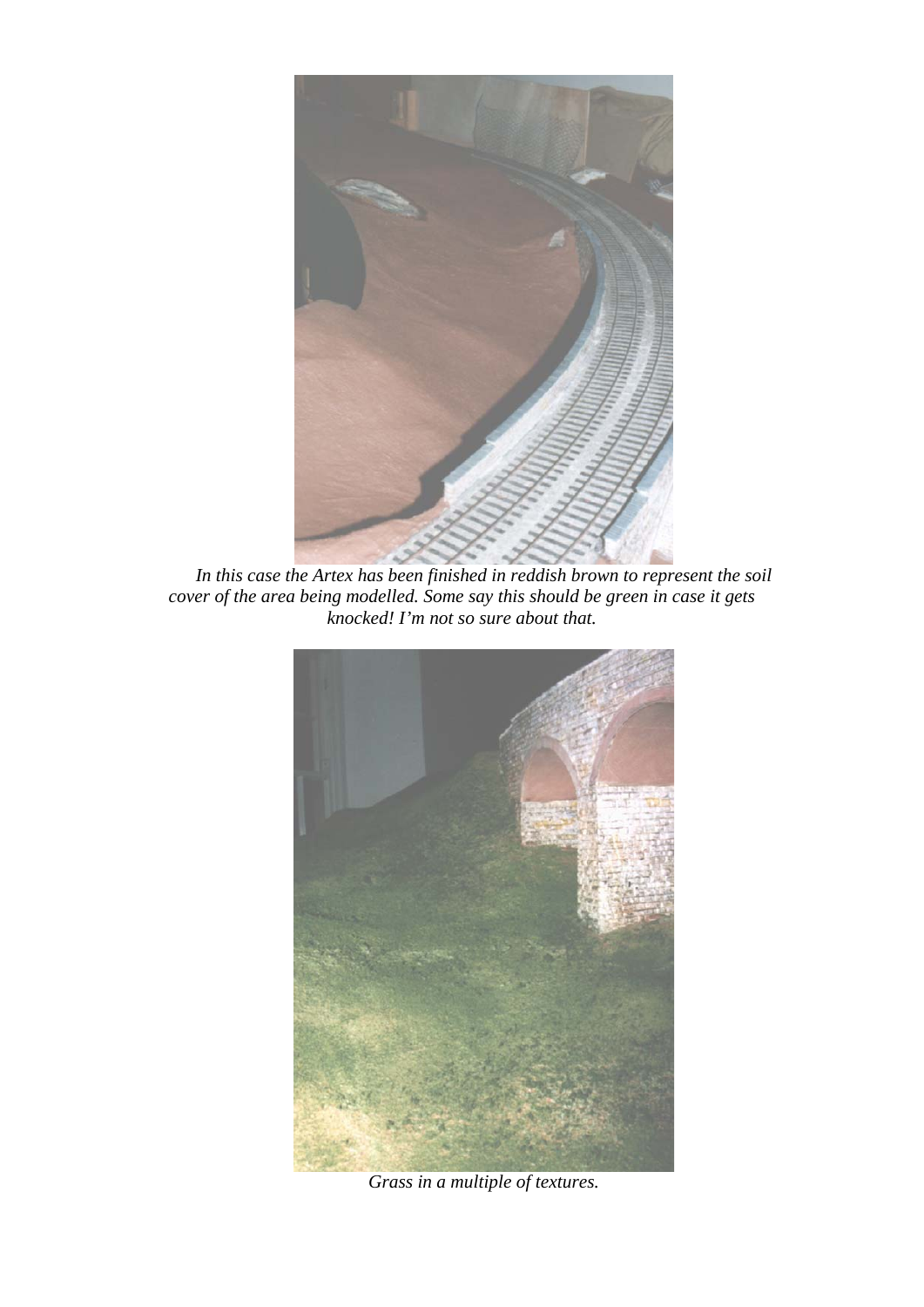

*The finished result with additional features.* 

Where I have created rock surfaces these have been built up of corrugated cardboard to represent the faces. In quarries these faces are often stepped, especially where harder stone is being removed. The small diorama was a practice for a larger Portland Stone quarry that will be one of the main scenic features of my own layout.

Here there are distinct strata. At the lower levels there are the freestone or high quality beds. Freestone means that the stone, once worked, can be built into its structure without reference to its original bedding in the quarry. Other stone has to remain in the same orientation as it was deposited. Above this are other beds the top one being known as "Roach". It is highly fossiliferous with noted long conical shells known as the Portland Screw. This can be seen in the Cobb at Lyme Regis. Above this is a band of chert or flint, seen as the blue-black layer and finally above this the dirt beds and soil cover.

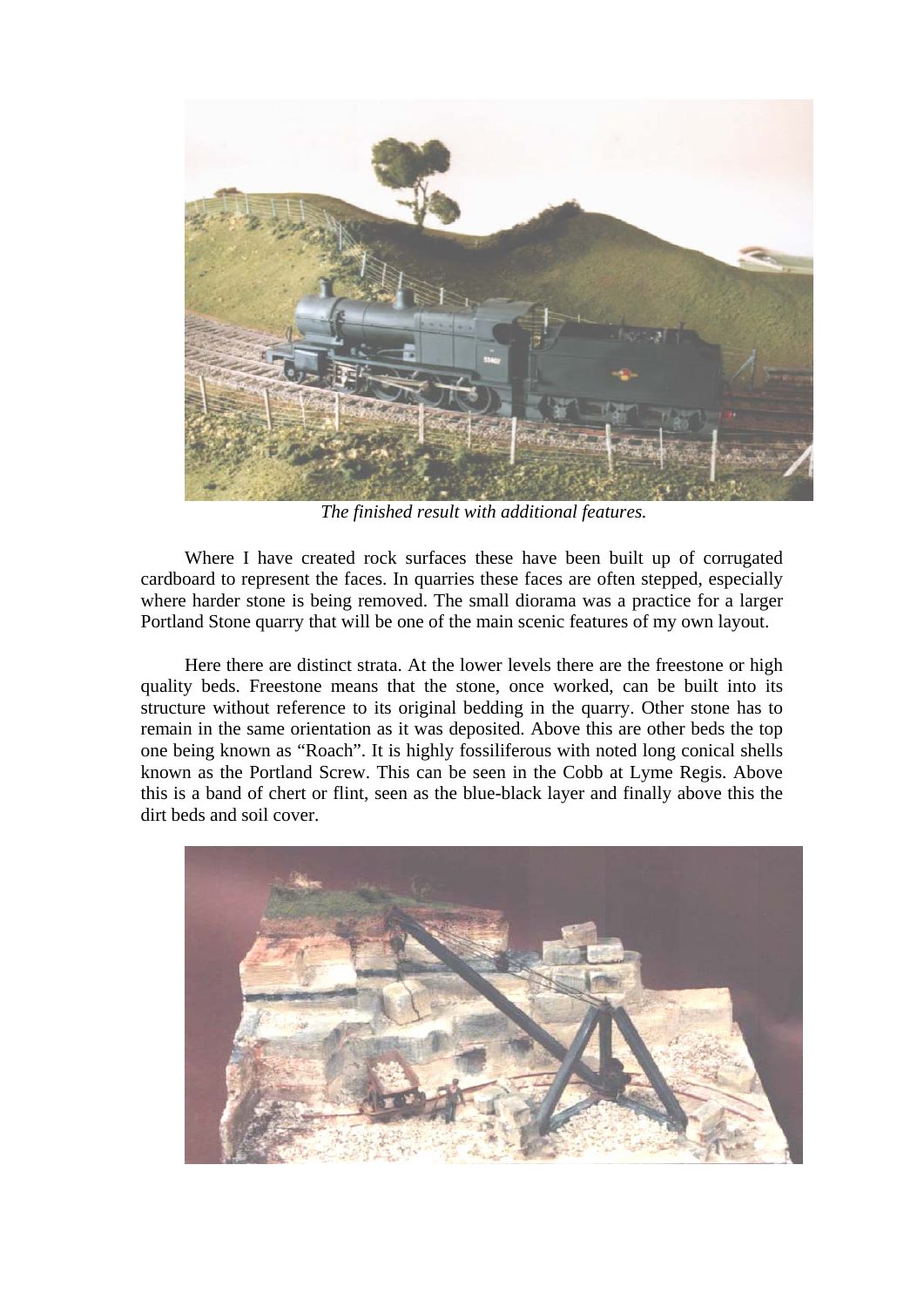These have been modelled by differentiating the beds as steps as in reality. The card substructure has been painted with the Artex mix. Some of the structure has been worked in with the brush whilst it is still wet. The remainder once it has dried. I have found that a stiff wire brush is particularly useful for creating the general horizontal bedding lines in the surface. The other lines between the major beds and the joints have been scribed in. The limestone modelled naturally tends to form blocks and it is the junctions between the blocks that the quarrymen exploit to remove the stone.

Casting a block of Polyfilla and cutting it up when set made the separate quarried blocks. The loose rubble is cat litter!

The various beds have been finished with acrylic paint and washes of poster and gouache paints. Different shades being used to emphasise the different beds.



Here it is in succession.

*Stages of construction.* 



*Card bedrock.*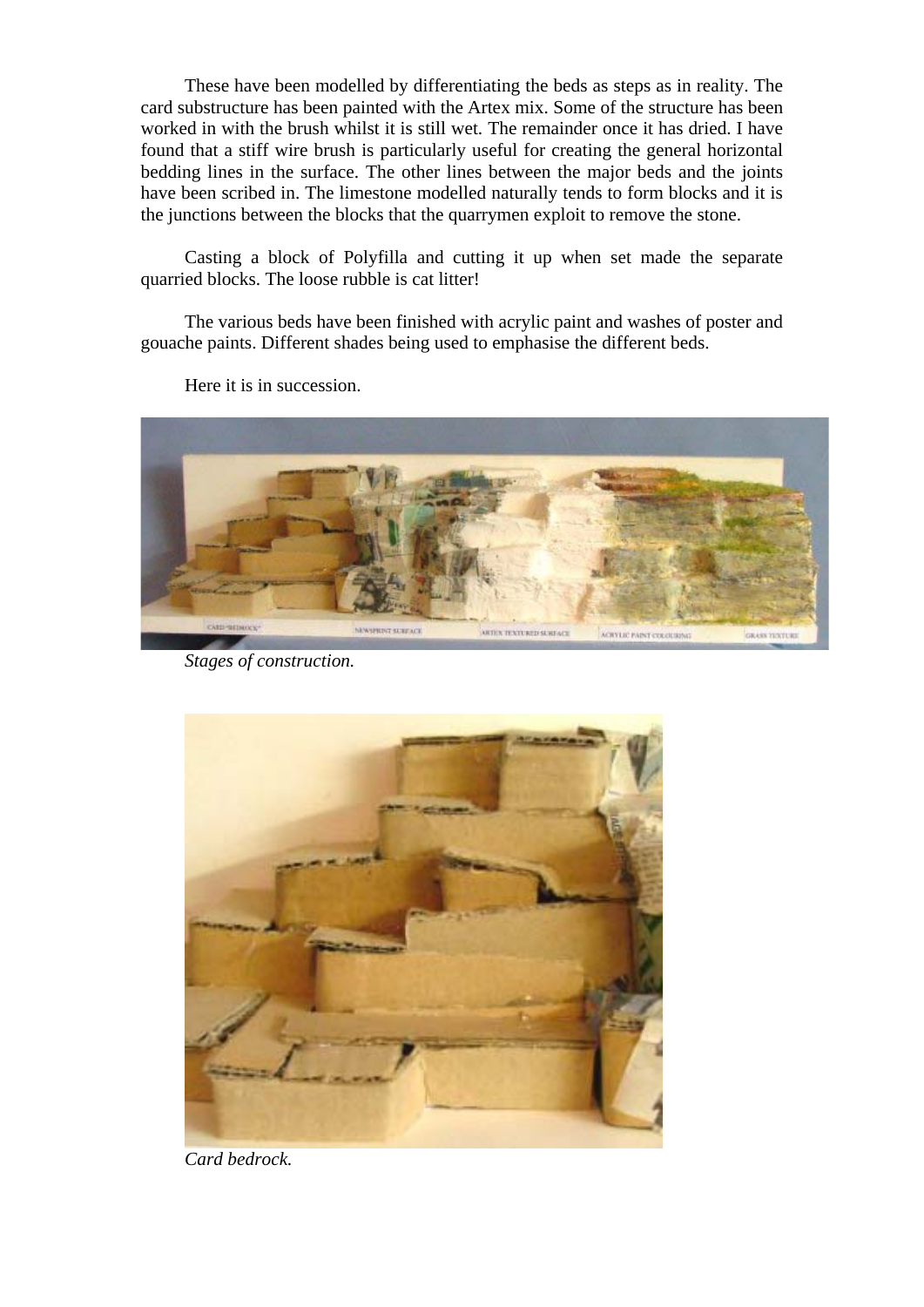

*Newsprint cover.* 



*Artex texturing.*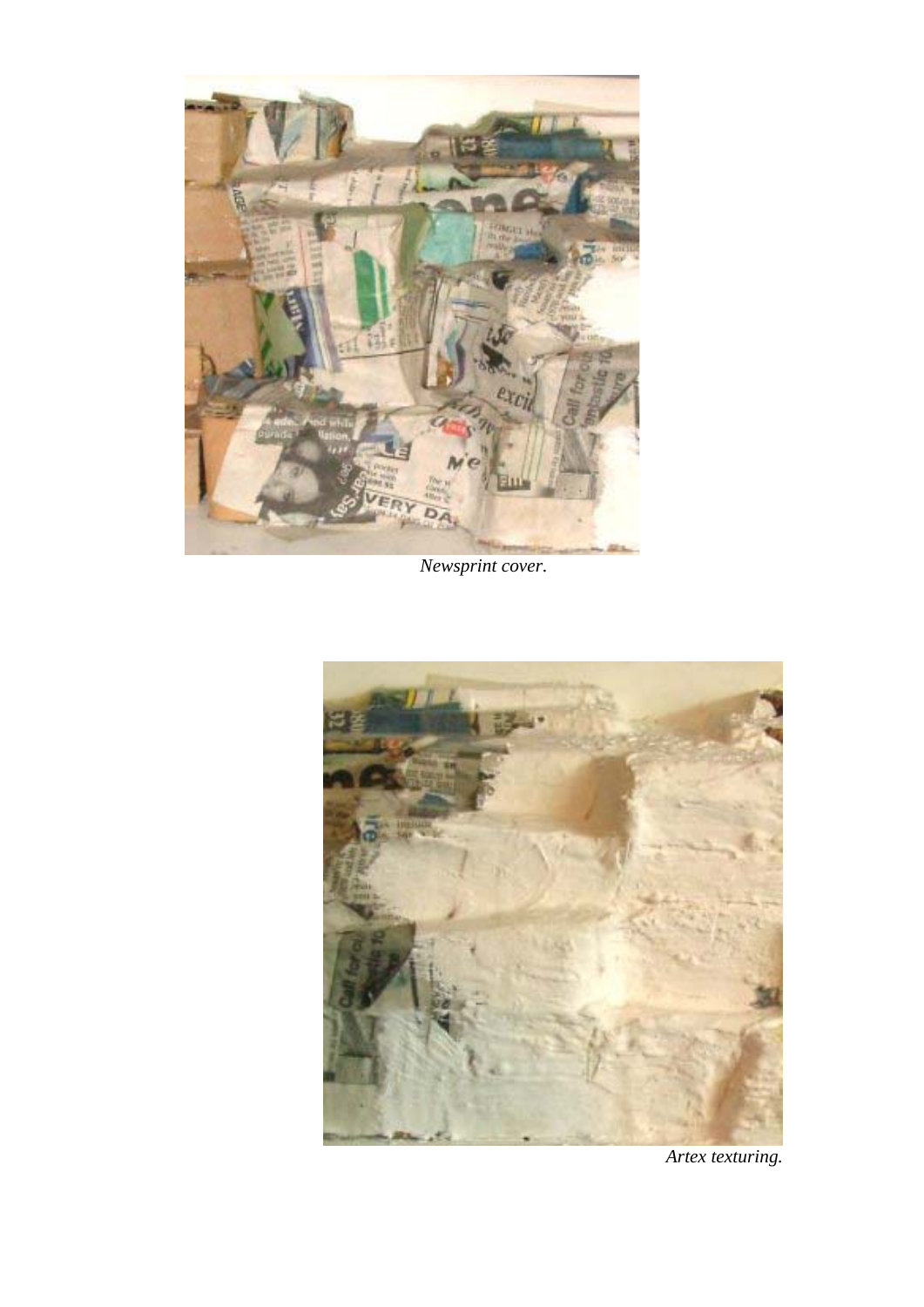

*Colouring with acrylic paints.* 



*Grass texture.*